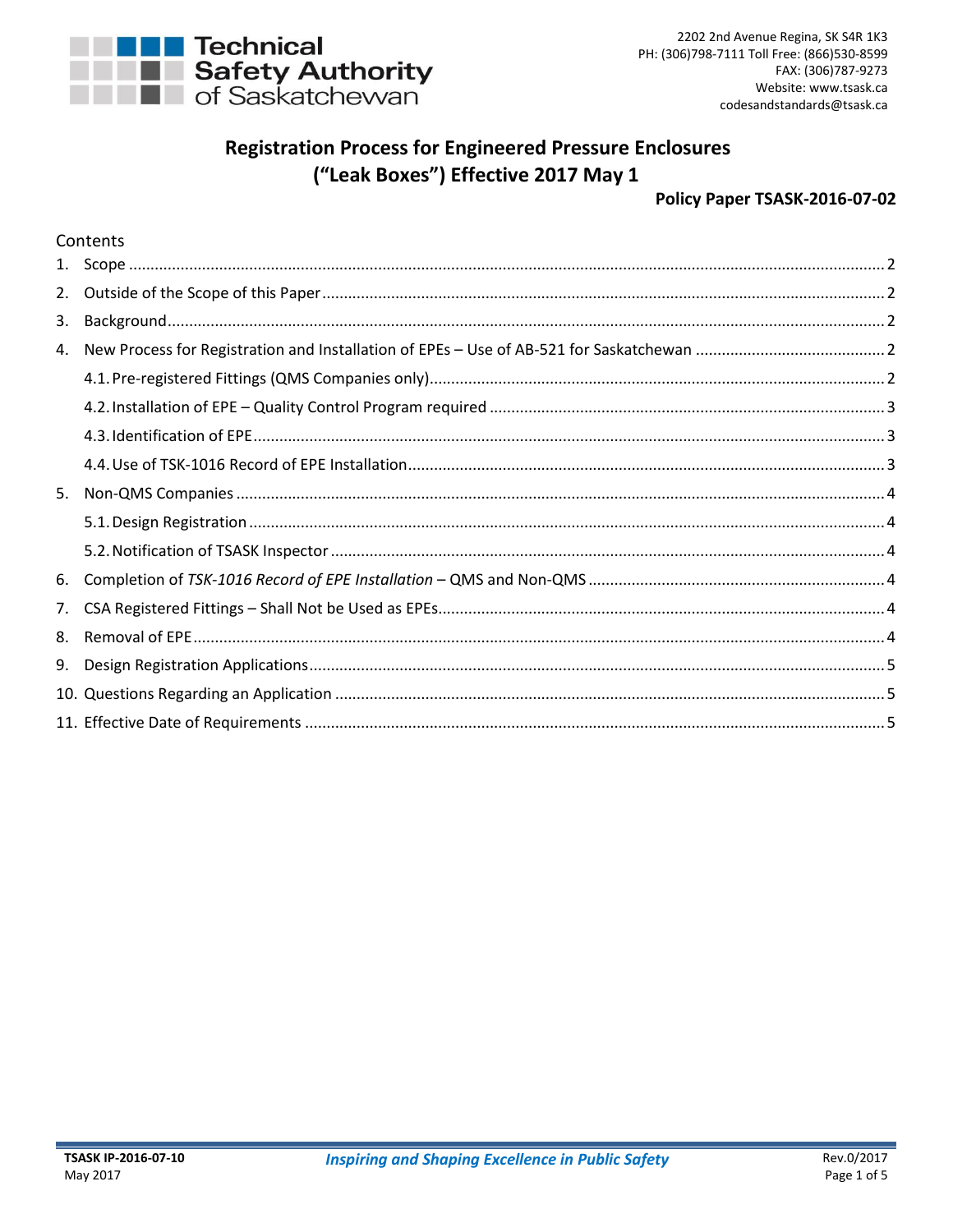

# <span id="page-1-0"></span>**1. Scope**

This paper details the process for the registration and installation of engineered pressure enclosures (EPE) for use in Saskatchewan. The paper also describes the process for obtaining acceptance for the use of an EPE.

# <span id="page-1-1"></span>**2. Outside of the Scope of this Paper**

No EPE shall be installed on any boiler or boiler external piping. This paper does not apply to any other registration process at TSASK.

# <span id="page-1-2"></span>**3. Background**

Currently, manufacturers submit a registration application, design drawings and calculations stating the proposed location of the installation. The manufacturer may also include a brief description of the design conditions of the pressure equipment to be enclosed.

Upon receipt of the application, Codes and Standards Compliance (CSC) reviews the design and then determines how long the EPE will be in place by either contacting the TSASK Inspector responsible for the area or the facility owner to establish when the next turnaround maintenance for the location is scheduled.

If the design is acceptable, CSC will issue a registration for the EPE. The registration permits the one time use of the EPE and is only valid until the next scheduled turnaround for the facility when proper repairs shall be done and the EPE removed.

TSASK did not have a means of ensuring that the enclosures are removed nor a method for tracking that the removed EPEs are never reused. Further, fittings that are registered through CSA International are sometimes installed in Saskatchewan as EPEs. However, many of these fittings have not been registered for one time, temporary use only; and, thus, are not compliant with current requirements.

Further, some owners are already using the EPE before the TSASK design registration has been obtained and before the TSASK Inspector has agreed to the use of the EPE. Pre-registered EPEs are an attempt to stop this practice from happening. Owners are required to obtain acceptance by TSASK before use.

## <span id="page-1-3"></span>**4. New Process for Registration and Installation of EPEs – Use of AB-521 for Saskatchewan**

In a bid to move toward harmonization among the jurisdictions, the ABSA document AB-521 (Requirements for Engineered Pressure Enclosures) shall be followed for all EPEs to be installed in Saskatchewan subject to the **following amendments**:

## <span id="page-1-4"></span>*4.1. Pre-registered Fittings (QMS Companies only)*

The option to use pre-registered fittings (Per Section 5.1.1 of AB-521) shall be made available to TSASK Quality Management System **(QMS) companies only**. To take advantage of the use of these pre-registered fittings, the QMS company shall include in their registered QMS manual the following (RRIMR - Per Section 5.1.2 of AB-521):

- standardized risk assessment methodology;
- root cause analysis process;
- installation procedure(s);
- maintenance and monitoring procedures; and
- removal confirmation procedures.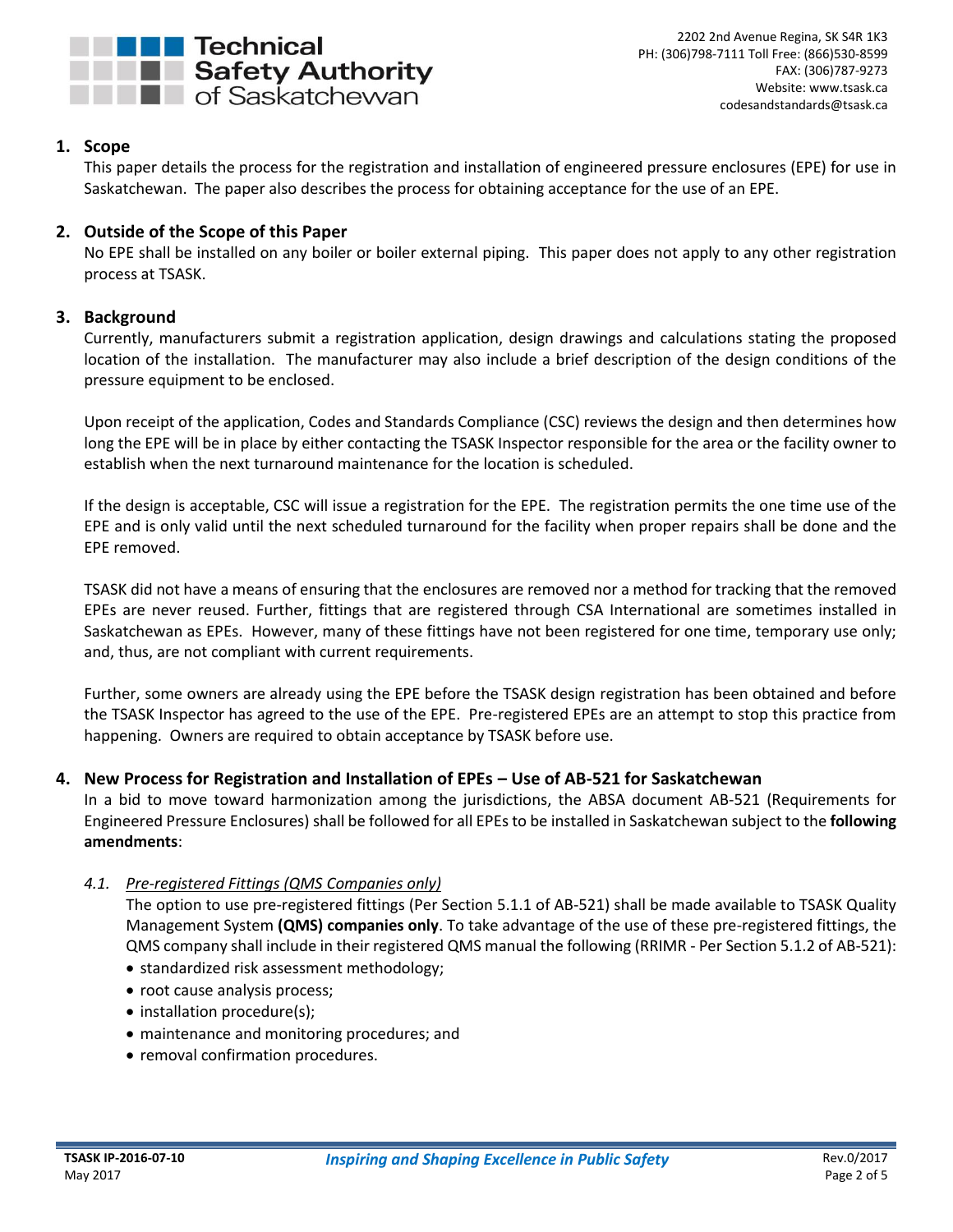

TSASK recognizes that a complete root cause analysis cannot be accomplished before the EPE is installed. What TSASK is looking for is confirmation that the facility owner has enough of an understanding around what may have caused the failure so that the installation of the EPE will not make the situation any worse.

When the root cause analysis is completed and the RRIMR is finalized, the owner shall send a copy of the final RRIMR to TSASK for their records. Electronic copies emailed to the attention of the Manager, Codes and Standards Compliance are acceptable.

If, upon completion of the root cause analysis, an owner determines in the final RRIMR that the original assumptions were incorrect and that there may be an impact on the installation of the EPE, the owner shall notify the Manager, Codes and Standards Compliance immediately. In addition, the owner shall present to TSASK mitigating steps that may be taken to reduce or eliminate the impact on the EPE installation.

A QMS company shall notify TSASK whenever a pre-registered fitting is to be installed using the approved EPE process in their QMS manual for TSASK notification. If there is no current process for the use of EPEs in the QMS company's manual, then the manual shall be updated to include the use of EPEs.

The QMS company's Pressure Equipment Inspector (PEI) shall perform the installation inspection of the EPE. The TSASK Inspector does not have to be present for the installation. However, TSASK shall do a final inspection within 60 days of installation. If the installation of the EPE requires that it be insulated, the EPE shall be marked and/or coloured such that the location of the EPE is obvious. The tag for the EPE shall remain visible at all times. The procedure for marking and/or colouring insulated EPEs shall be included in the EPE section of the QMS manual.

## <span id="page-2-0"></span>*4.2. Installation of EPE – Quality Control Program required*

Only companies with a quality control program (QCP) registered for use in Saskatchewan shall install EPEs. The QCP company's quality control program shall be followed. QCP companies **shall always notify TSASK** prior to the installation of an EPE – no exception. Concurrence of the TSASK Inspector prior to the installation of the EPE is mandatory.

#### <span id="page-2-1"></span>*4.3. Identification of EPE*

At the time of installation, the owner or the owner's designate shall affix a tag to the EPE which clearly states the:

- owner's identification number;
- date of installation;
- anticipated removal date of the EPE; and
- EPE is a one-time use only fitting.

An example of the tag shall be included in the owner's RRIMR (Per Section 5.1.2 of AB-521) and in the QCP company manual if the QCP company may be creating the EPE tag on the owner's behalf.

#### <span id="page-2-2"></span>*4.4. Use of TSK-1016 Record of EPE Installation*

In AB-521, reference is made to a Construction Data Report. TSASK has created *TSK-1016 Record of EPE Installation* in place of ABSA's Construction Data Report. *TSK-1016 Record of EPE Installation* shall be signed and retained by the owner. TSASK shall also retain a copy of the completed form with all the signatures.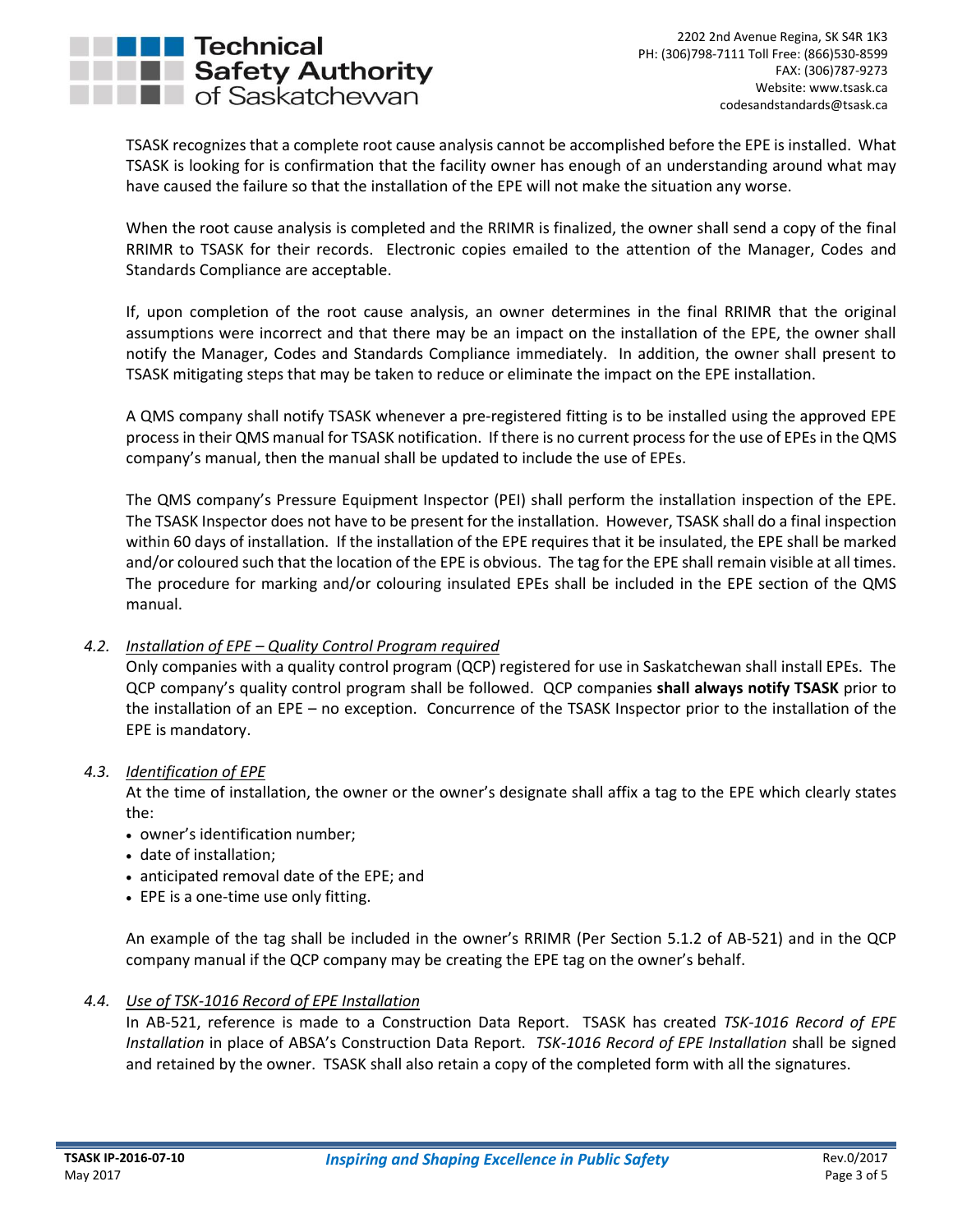

QMS companies may apply to TSASK to have their own form/Construction Data Report recognized in place of *TSK-1016 Record of EPE Installation.* This may be done at the time of the QMS program audit. Acceptance of the QMS company's form by TSASK shall be obtained before use.

# <span id="page-3-1"></span><span id="page-3-0"></span>**5. Non-QMS Companies**

## *5.1. Design Registration*

All non-QMS companies shall obtain a design registration for the EPE following the normal process for registration with TSASK Codes and Standards Compliance. An application shall be made for the design of the EPE to be reviewed and registered.

The design submission shall include the information required as outlined in AB-521 (Requirements for Engineered Pressure Enclosures) Part 5.0. This information shall be provided on a case by case installation.

#### <span id="page-3-2"></span>*5.2. Notification of TSASK Inspector*

Once the design is accepted by TSASK, the QCP company selected to install the EPE shall notify the appropriate TSASK Inspector – no exceptions. No work shall commence until the TSASK Inspector has been notified and responded to the QCP company. A TSASK Inspector shall be involved in the installation of the EPE.

**No non-QMS owner shall install** or **allow to be installed** an EPE without an inspection of the EPE installation by a TSASK Inspector.

#### <span id="page-3-3"></span>**6. Completion of** *TSK-1016 Record of EPE Installation* **– QMS and Non-QMS**

Each company, regardless of QMS or not, shall complete form *TSK-1016 Record of EPE Installation* for review by the TSASK Inspector unless TSASK has given prior approval to use the QMS company form.

Upon his arrival on site, the TSASK Inspectorshall review the installation and form *TSK-1016 Record of EPE Installation*. *TSK-1016 Record of EPE Installation* shall be completed by the QCP company of record.

For QMS companies, *TSK-1016 Record of EPE Installation* shall be signed by the QCP company representative, the PEI doing the inspection and the TSASK Inspector.

For non-QMS companies, the QCP company representative, the owner representative and the TSASK Inspector shall sign *TSK-1016 Record of EPE Installation*.

As was stated earlier, *TSK-1016 Record of EPE Installation* shall be retained by the owner. A copy of the form shall be given to the TSASK Inspector once all the signatures are in place and the inspection is completed.

## <span id="page-3-4"></span>**7. CSA Registered Fittings – Shall Not be Used as EPEs**

CSA registered fittings per Clause 25(1) of the Saskatchewan Boiler and Pressure Vessel Regulations **shall not be accepted** as EPEs. In addition, the exemption to registration of fittings per Clause 25(2) of the Boiler and Pressure Vessel Regulations **shall not be applicable** to EPEs (Category A, B or C fittings).

#### <span id="page-3-5"></span>**8. Removal of EPE**

When the EPE is removed, the owner or his designate shall notify the Manager, Codes and Standards Compliance by email [\(codesandstandards@tsask.ca\)](mailto:codesandstandards@tsask.ca) with the actual date of removal. Failure of an owner or his designate to notify TSASK of the removal of an EPE may result in future requests to use EPEs being denied.